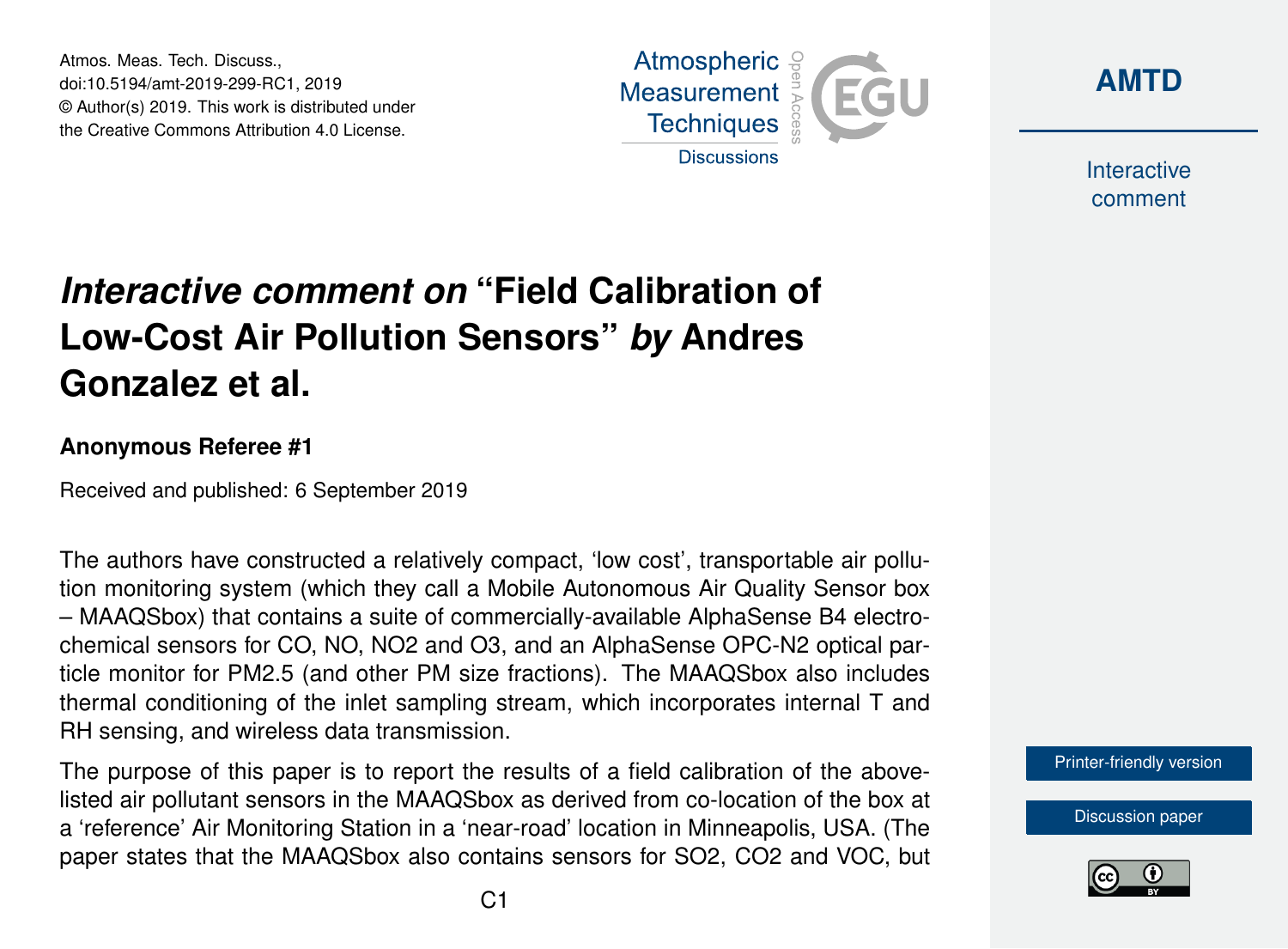only calibration for the five pollutant sensors mentioned above is reported here.)

There is considerable motivation for developing lower-cost air pollution measurement instrumentation; namely, the large adverse health impacts caused by poor air quality and the consequent need to collect more spatially spread measurements in order to better characterise human exposure, to develop and evaluate models and, subsequently, to evaluate effectiveness of mitigation. Description of some of the above motivation is appropriately covered by the authors in the Introduction to their paper.

The authors have clearly given good thought to construction of their MAAQSbox, particularly the efforts to provide some T and RH conditioning of the incoming air stream in order to negate dependencies of sensor response to these ambient variables.

In contrast, however, the calibration work described here is extremely limited, and, in my view, not of sufficient level to support full publication of this work in AMT. In both the Introduction (Line 80) and the Methods (Line 180) it is stated that the aim of this work is to 'evaluate' the performance of the sensors in their MAAQSbox, yet the design of their study and the data presented only reports a calibration (and not even the full calibration data), not an evaluation.

The co-location dataset comprises a single 6.5-day (154 hour) co-location at one time of year at one site. This dataset is then used to derive a multivariate linear regression calibration for each sensor against its relevant 'reference instrument' value using sensor signals and the internal airstream T and RH values as dependent variables. For calibration of the NO2 and O3 sensors, sensor signals from the other species sensor were also included to allow for potential cross-species interference. However, the authors do not present the actual calibration equation coefficient values and their p values (they only state which variables are included in each sensor calibration equation). Nor do they present visualisations and/or statistics for the raw comparisons of sensor values against respective reference concentrations. Consequently, in the absence of such information the reader is not able to gauge how well or not each sensor performs **[AMTD](https://www.atmos-meas-tech-discuss.net/)**

**Interactive** comment

[Printer-friendly version](https://www.atmos-meas-tech-discuss.net/amt-2019-299/amt-2019-299-RC1-print.pdf)

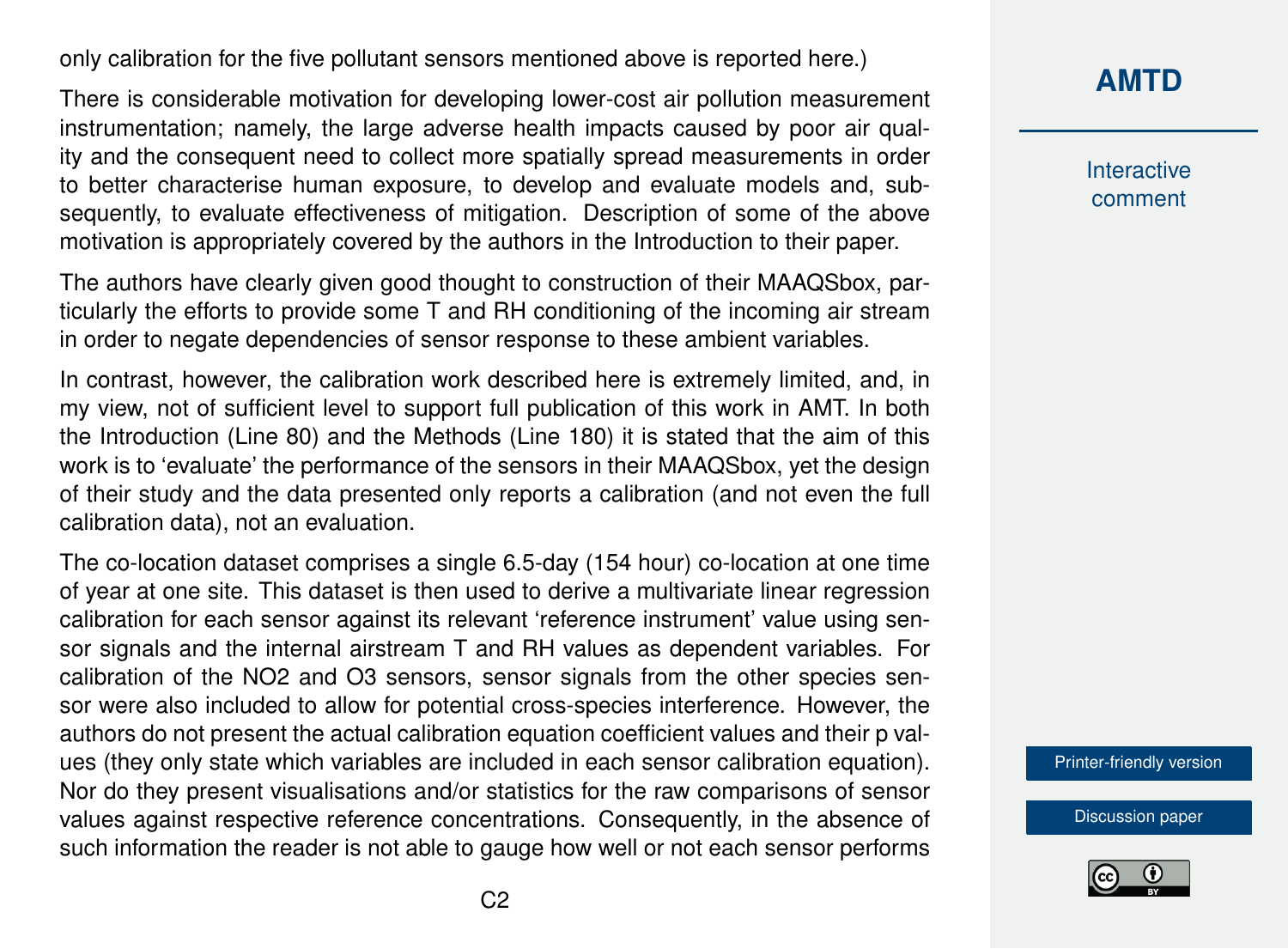prior to the multivariate regression fits, i.e. to gauge how much modification to raw sensor output is being made by the derived multiple regression calibration equation. In other words the reader does not get a sense of how much the sensor signal needs to be corrected for the contribution of other variables to the signal, particularly the extent to which there has to be correction for cross-interference between the NO2 and O3 sensors. Such information would tell the reader how important other variables are.

A more fundamental flaw, however, is that there is no independent evaluation of the calibration: the same data is used both to derive a calibration equation and then to justify the goodness of the calibration once applied to that data. If one derives a predictor equation from a dataset and then applies the predictor equation to exactly the same dataset then of course the predictions (and their 'evaluation' statistics) are likely to be very good. At the very least, there needs to be sufficient co-location data to (randomly) split into 'training' and 'test' sub-datasets in order to provide some (quasi)independent statistical evaluation of a derived calibration. More usefully still, what potential users of this MAAQSbox need to know is how well does a calibration equation hold in time and at different locations. Is there evidence of any long-term drift in sensor performance/calibration? If the sensors in the MAAQbox is calibrated at one location, does the same calibration hold at another location and/or at another time? If the MAAQbox is calibrated prior to a mobile deployment and is then used as intended on a mobile platform how well does its calibration hold up when the MAAQBox is co-located back at the reference monitoring station? All that the data presented in this paper show is that an underlying relationship for sensor performance self-consistently holds within a single 154 hour period.

Some additional comments:

The regression equation written on the panel of Figure 6c does not seem correct. The intercept appears to be much larger than 0.29 ppb, and eyeballing this panel suggests that the plotted regression line is giving much higher values for estimated NO2 than the stated regression line would predict; for example, for a reference value of 15 ppb

## **[AMTD](https://www.atmos-meas-tech-discuss.net/)**

**Interactive** comment

[Printer-friendly version](https://www.atmos-meas-tech-discuss.net/amt-2019-299/amt-2019-299-RC1-print.pdf)